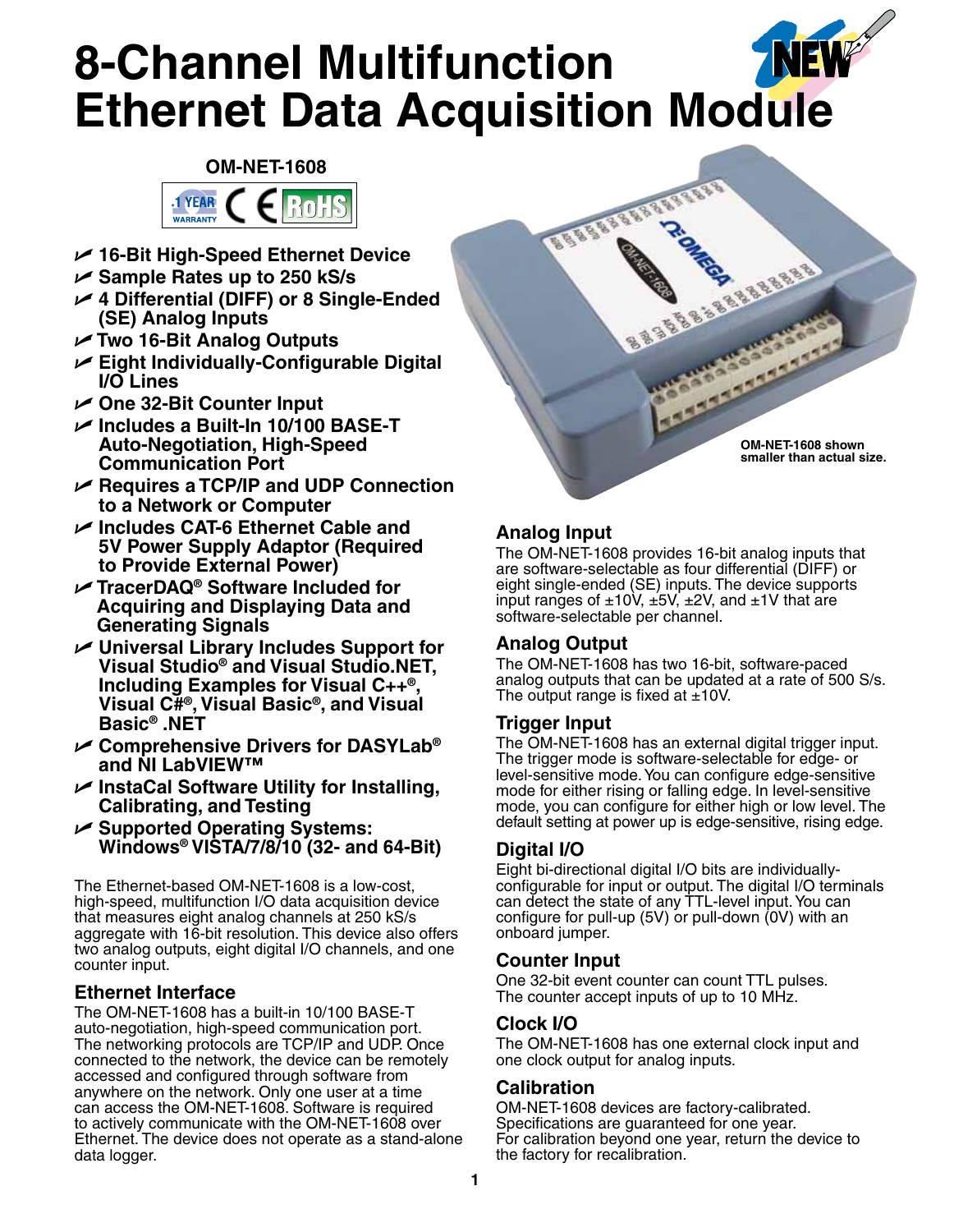# **Software**

The OM-NET-1608 module ships with an impressive array of software, including TracerDAQ®, a fullfeatured, out-of-the-box data logging, viewing, and analysis application. Driver support and detailed example programs are included for Universal Library programming libraries for Microsoft® Visual Studio® programming languages, and other languages, including DASYLab®, and ULx for NI LabVIEW® (comprehensive library of VIs and example programs compatible with 32-bit and 64-bit LabVIEW 2010 or later) and InstaCal™ installation, calibration and test utility-powerful solutions for programmers and nonprogrammers alike. These modules operate under Microsoft Windows® VISTA/7/8/10 (32- and 64-bit) operating systems.

The OM-NET-1608 data acquisition module is supplied with TracerDAQ software which is a collection of four virtual instrument applications used to graphically display and store input data and generate output signals:



# EW

- Strip Chart—Log and graph values acquire from analog inputs, digital inputs, temperature inputs and counter inputs
- Oscilloscope—Display values acquired from analog inputs
- Function Generator—Generate waveforms for analog outputs
- Rate Generator—Generate waveforms for counter outputs

TracerDAQ PRO is an enhanced version of TracerDAQ and is available as a purchased upgrade (SWD-TRACERDAQ-PRO). A comparison of some of the features included in TracerDAQ vs TracerDAQ PRO is shown below.



**TracerDAQ Strip Chart. TracerDAQ Pro Strip Chart with Measurements.**

#### **Strip Chart Features Comparison**

| <b>Feature</b>                     | <b>TracerDAQ</b>                                              | <b>TracerDAQ Pro</b> |  |
|------------------------------------|---------------------------------------------------------------|----------------------|--|
| <b>Channel Types</b>               | Analog input, temperature input, digital input, event counter |                      |  |
| <b>Number of Channels</b>          | 8<br>48                                                       |                      |  |
| <b>Number of Lanes</b>             | 2                                                             | 8                    |  |
| <b>Maximum Samples per Channel</b> | 32,000                                                        | 1 million            |  |
| <b>Alarm Conditions</b>            | No                                                            | Yes                  |  |
| <b>Measurements Window</b>         | No.                                                           | Yes                  |  |
| <b>Enter Annotations</b>           | <b>No</b>                                                     | Yes                  |  |
| <b>Software Triggering</b>         | <b>No</b>                                                     | Yes                  |  |
| <b>Hardware Triggering</b>         | <b>No</b>                                                     | Yes                  |  |
| <b>Time-of-Day Triggering</b>      | <b>No</b>                                                     | Yes                  |  |
| <b>Linear Scaling</b>              | <b>No</b>                                                     | Yes                  |  |

#### **Oscilloscope**

| <b>Feature</b>             | <b>TracerDAQ</b> | <b>TracerDAQ Pro</b> |
|----------------------------|------------------|----------------------|
| <b>Channel Type</b>        | Analog input     |                      |
| <b>Number of Channels</b>  |                  |                      |
| <b>Measurements Window</b> | No               | Yes                  |
| <b>Reference Channel</b>   | Yes<br>N٥        |                      |
| <b>Math Channel</b>        | N٥               | Yes                  |

| <b>Rate Generator</b>     |                |                                |  |
|---------------------------|----------------|--------------------------------|--|
| <b>Feature</b>            |                | <b>TracerDAQ TracerDAQ Pro</b> |  |
| <b>Channel Type</b>       | Counter output |                                |  |
| <b>Number of Channels</b> |                | 20                             |  |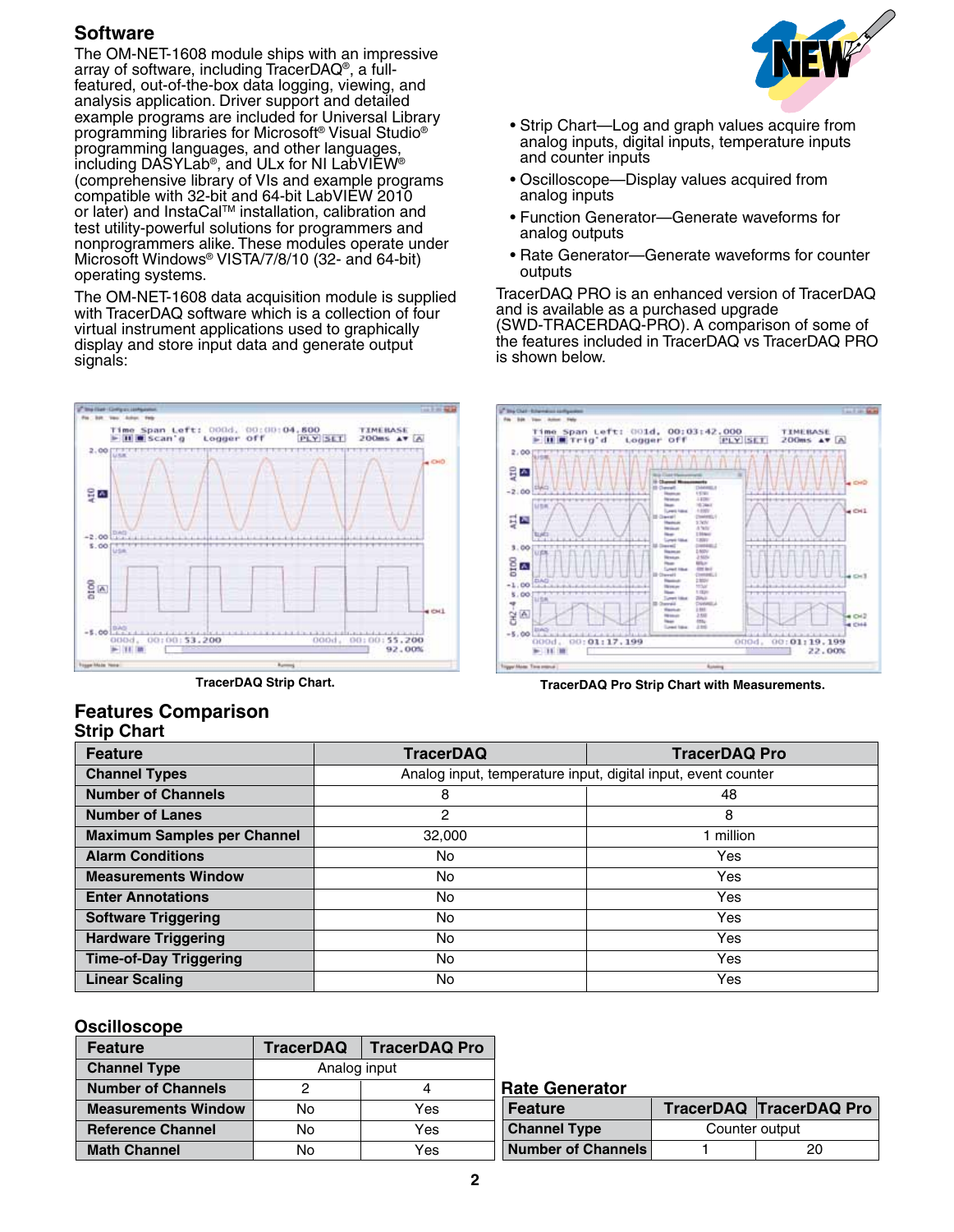

#### **Function Generator**

| <b>Feature</b>                        | <b>TracerDAQ</b> | <b>TracerDAQ Pro</b>                                         |  |  |
|---------------------------------------|------------------|--------------------------------------------------------------|--|--|
| <b>Channel Type</b>                   | Analog output    |                                                              |  |  |
| <b>Number of Channels</b>             | 16               |                                                              |  |  |
| <b>Waveform Types</b>                 | Sine             | Sine, square, triangle, flat, pulse, ramp, random, arbitrary |  |  |
| <b>Duty Cycle</b>                     | No               | Yes                                                          |  |  |
| <b>Phase</b>                          | No               | Yes                                                          |  |  |
| <b>Gate Ratio</b>                     | No               | Yes                                                          |  |  |
| <b>Rate Multiplier</b>                | No               | Yes                                                          |  |  |
| <b>Sweep (Linear and Exponential)</b> | No               | Yes                                                          |  |  |

# **Specifications Analog Input**

**A/D Converter Type:** Successive approximation **ADC Resolution:** 16-bits

**Number of Channels:** 4 differential (DIFF)/8 single-ended (SE), software-selectable

**Input Voltage Range:** ±10V, ±5V, ±2V, ±1V (softwareselectable per channel)

**Absolute Max Input Voltage (CHx relative to AGND):** ±20V max (power on), ±12V max (power off)

**Input Impedance:** 1 GΩ (power on), 1200 Ω (power off)

**Input Bias Current:** ±10 nA

**Input Bandwidth (All Input Ranges, Small Signal [-3 dB]):** 700 kHz

**Input Capacitance:** 60 pf

**Max Working Voltage (Signal + Common Mode): ±10V Range:** ±10.2V max relative to AGND **±5V Range:** ±10.2V max relative to AGND **±2V Range:** ±9.5V max relative to AGND **±1V Range:** ±9.0V max relative to AGND

**Common Mode Rejection Ratio (f<sub>IN</sub> = 60 Hz, All Input Ranges):** 86 dB

**Crosstalk (Adjacent Differential Mode Channels, DC to 10 kHz):** -75 dB

**Input Coupling:** DC

**Sample Rate:** 0.019 Hz to 250 kHz, software-selectable

**Trigger Source:** TRIG (see External Trigger)

**Sample Clock Source:** Internal A/D clock or external A/D clock (AICKI pin)

**Internal Sample Clock Stability:** ±50 ppm

**Internal Sample Clock Timebase:** 80 MHz timer with 32-bit period (available frequencies are 80 MHz/integer period)

**Throughput:** This is the typical throughput when the device and host are both connected by Ethernet to the same local network; the throughput can vary significantly if a wireless connection is involved or data is sent over the internet and is not guaranteed

**Software Paced:** 1000 to 5000 S/s typ, on local network **Hardware Paced:** 250 kS/s max

**Channel Gain Queue (Up To 8 Elements):** Softwareselectable channel and range for each queue element **Warm-Up Time:** 15 minutes min

**Noise Performance:** For the peak to peak noise distribution test, a differential input channel is connected to AGND at the input terminal block, and 16384 samples are acquired at the maximum rate available at each setting

#### **Noise Performance Specifications**

| Range | <b>Counts</b> | <b>LSBrms</b> |
|-------|---------------|---------------|
| ±10V  |               | 0.91          |
| ±5V   |               | 0.91          |
| ±2V   |               | 1.06          |
| ±1V   |               | 1.36          |

**Settling Time:** Settling time is defined as the accuracy that can be expected after one conversion when switching from a channel with a DC input at one extreme of full scale to another channel with a DC input at the other extreme of full scale; both input channels are configured for the same input range

#### **Input Settling Time Specifications in µS, typical**

| Range | $4 \mu S$<br><b>Settling</b><br><b>Accuracy</b><br>$(% )^{\circ}$ FSR) | 6 µS Settling<br><b>Accuracy</b><br>$(*$ FSR) | $10 \mu S$<br><b>Settling</b><br><b>Accuracy</b><br>$(*$ FSR) |
|-------|------------------------------------------------------------------------|-----------------------------------------------|---------------------------------------------------------------|
| ±10V  | 0.0061                                                                 | 0.0031                                        | 0.0015                                                        |
| ±5V   | 0.0061                                                                 | 0.0031                                        | 0.0015                                                        |
| $+2V$ | 0.0061                                                                 | 0.0031                                        | 0.0015                                                        |
| ±1V   | 0.0061                                                                 | 0.0031                                        | 0.0015                                                        |

# **Analog Output**

**Number of Channels:** 2 **Resolution:** 16-bits **Output Ranges (Calibrated):** ±10V **Output Transient Powered On Duration:** 5 ms  **Amplitude:** 2V p-p **Powered Off Duration:** 400 ms  **Amplitude:** 10V p-p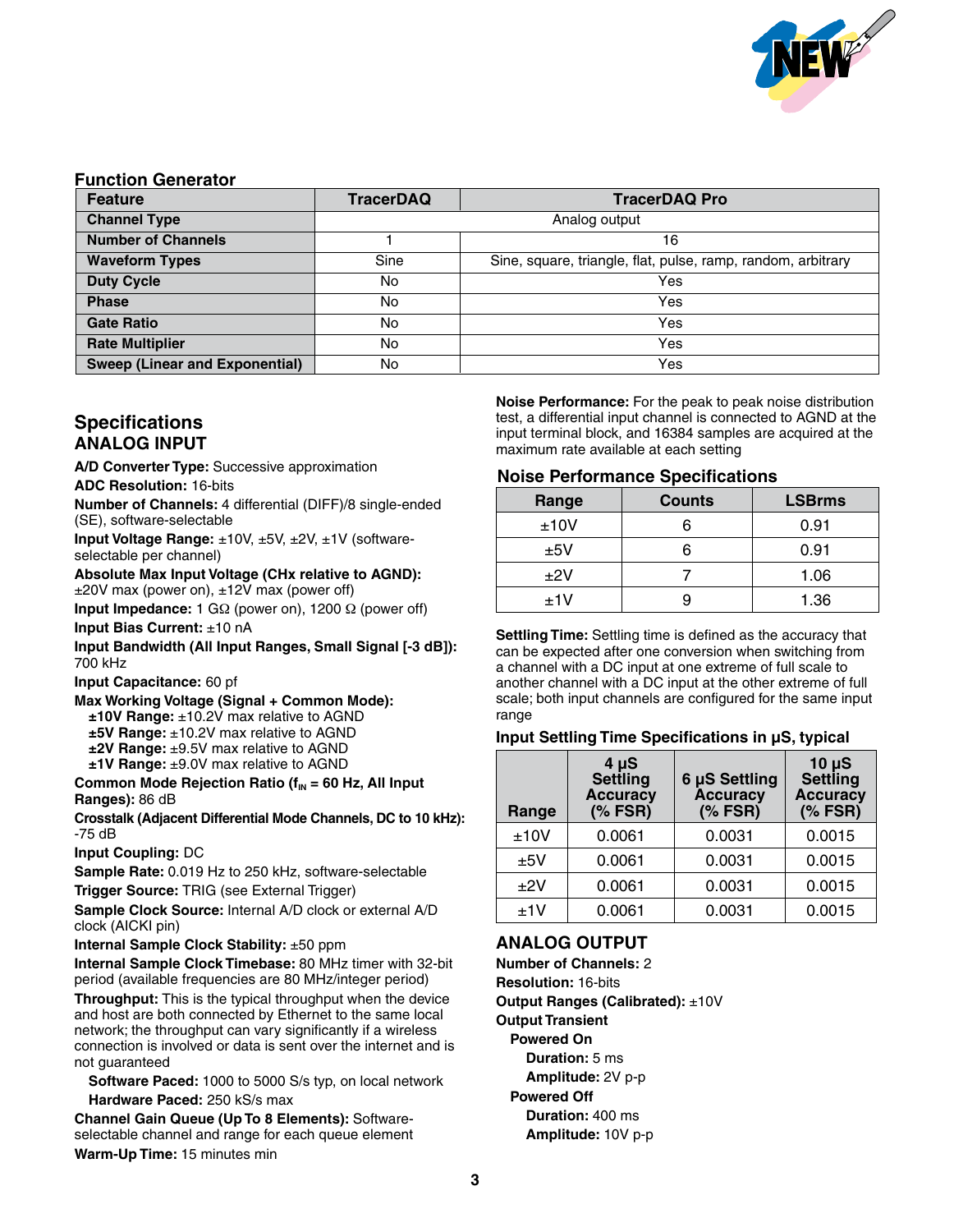

#### **Differential Non-Linearity (16-bit Monotonic):** ±0.35 LSB typ,  $\pm$ 1 LSB max

**Output Current (AOUTx Pins):** ±3.5 mA max (leave unused AOUTx output channels disconnected)

#### **Output Coupling:** DC

**Power On and Reset State:** DACs cleared to uncalibrated zero-scale: 0V, ±50 mV unless the alarm function is enabled for the output; AOUTx defaults to 0V whenever the device is powered on or a reset command is issued to the device, unless the alarm functionality is enabled for the output

**Alarm Functionality:** Either or both outputs may be configured to go to defined values when an Ethernet connection with a host is established or lost

#### **Slew Rate:** 5V/μs

**Throughput (Software Paced):** 1000 to 5000 S/s typ, on local network. This is the typical throughput when the device and host are both connected by Ethernet to the same local network. The throughput can vary significantly, and typical throughput is not guaranteed if a wireless connection is involved or data is sent over the internet

#### **Calibrated Absolute Accuracy (Analog Output)**

**Range:** ±10V

**Absolute Accuracy: (±18.7 LSB)** 

#### **Calibrated Absolute Accuracy Components (Analog Output) Range:** ±10V

**% of Reading:** ± 0.024 **Offset:** ±2.2 mV **Offset Tempco:** 30.1 μV/°C **Gain Tempco:** 13.2 ppm of range/°C **Relative Accuracy (Analog Output) Range:** ±10V **Relative Accuracy (INL): ±4.0 LSB typ** 

**Digital I/O Transfer Rate (System-Paced):** 100 to 5000 port reads/writes or single bit reads/writes per second typ, on local network. This is the typical throughput when the device and host are both connected by Ethernet to the same local network. The throughput can vary significantly, and typical throughput is not guaranteed if a wireless connection is involved or data is sent over the internet.

**Alarm Functionality:** Any combination of DIO bits may be configured to become outputs and go to defined values when an ethernet connection with a host is established or lost

**Power On and Reset State:** All bits are input unless the alarm functionality is enabled for them

**Input High Voltage Threshold:** 2.0V min

**Input High Voltage Limit:** 5.5V absolute max

**Input Low Voltage Threshold:** 0.8V max

**Input Low Voltage Limit:** -0.5V absolute min, 0V recommended min

**Output High Voltage:** 3.8V typ at no load, 3.0V min  $(IOH = -3 mA)$ , 2.0V min  $IOH = -32 mA$ 

**Output Low Voltage:** 0.15V typ at no load, 0.55V max  $(IOL = 64 mA)$ 

**Power On and Reset State:** Input

#### **External Trigger**

**Trigger Source (External Digital):** TRIG

**Trigger Mode:** Software-selectable edge or level sensitive; user configurable for CMOS-compatible rising or falling edge, high or low level

**Trigger Latency:** 2 μs + 1 pacer clock cycle max **Trigger Pulse Width:** 1 μs min

**Input Type:** Schmitt trigger, 47 kΩ pull-down to ground **Schmitt Trigger Hysteresis:** 1.01V typ, 0.6V min, 1.5V max **Input High Voltage Threshold:** 2.43V typ, 1.9V min, 3.1V max **Input High Voltage Limit:** 5.5V absolute max

**Input Low Voltage Threshold:** 1.42V typ, 1.0V min, 2.0V max **Input Low Voltage Limit:** -0.5V absolute min, 0V recommended min

| Range | <b>Gain Error</b><br>(% of reading) | <b>Offset Error</b><br>$(\mu V)$ | <b>INL Error</b><br>(% of range) | <b>Absolute</b><br><b>Accuracy at</b><br><b>Full Scale</b><br>$(\mu V)$ | Gain<br><b>Temperature</b><br><b>Coefficient</b><br>(% reading/ ${}^{\circ}$ C) | <b>Offset</b><br><b>Temperature</b><br><b>Coefficient</b><br>$(\mu V)^{\circ}C$ |
|-------|-------------------------------------|----------------------------------|----------------------------------|-------------------------------------------------------------------------|---------------------------------------------------------------------------------|---------------------------------------------------------------------------------|
| ±10V  | 0.024                               | 915                              | 0.0076                           | 4075                                                                    | 0.0014                                                                          | 47                                                                              |
| ±5V   | 0.024                               | 686                              | 0.0076                           | 2266                                                                    | 0.0014                                                                          | 24                                                                              |
| ±2V   | 0.024                               | 336                              | 0.0076                           | 968                                                                     | 0.0014                                                                          | 10                                                                              |
| ±1V   | 0.024                               | 245                              | 0.0076                           | 561                                                                     | 0.0014                                                                          | 5                                                                               |

# **Analog Input/Output Calibration**

**Analog Input DC Voltage Measurement Accuracy**

**DC Accuracy Components and Specifications. All values are (±)**

**Recommended Warm-Up Time:** 15 minutes min **Calibration Method:** Factory

**Calibration Interval:** 1 year (factory calibration)

#### **Digital Input/Output**

**Digital Type:** 5V TTL input/advanced BiCMOS output **Number of I/O:** 8

**Configuration:** Independently-configured for input or output **Pull-Up Configuration:** All pins pulled up to 5V using 47 K resistors (default); can be changed to pull-down using an internal jumper

# **External Clock Input/Output**

**Terminal Names:** AICKI, AICKO

**Terminal Types** 

 **AICKI:** Input (receives A/D pacer clock from external source) **AICKO:** Output (outputs internal A/D pacer clock)

**Input Clock Rate:** 250 kHz max

**Clock Pulse Width** 

**AICKI:** 1 μs min

**AICKO:** 1.8 μs min

**Clock Mode:** Edge-sensitive, rising

**Input Type:** Schmitt trigger, 47 kΩ pull-down to ground